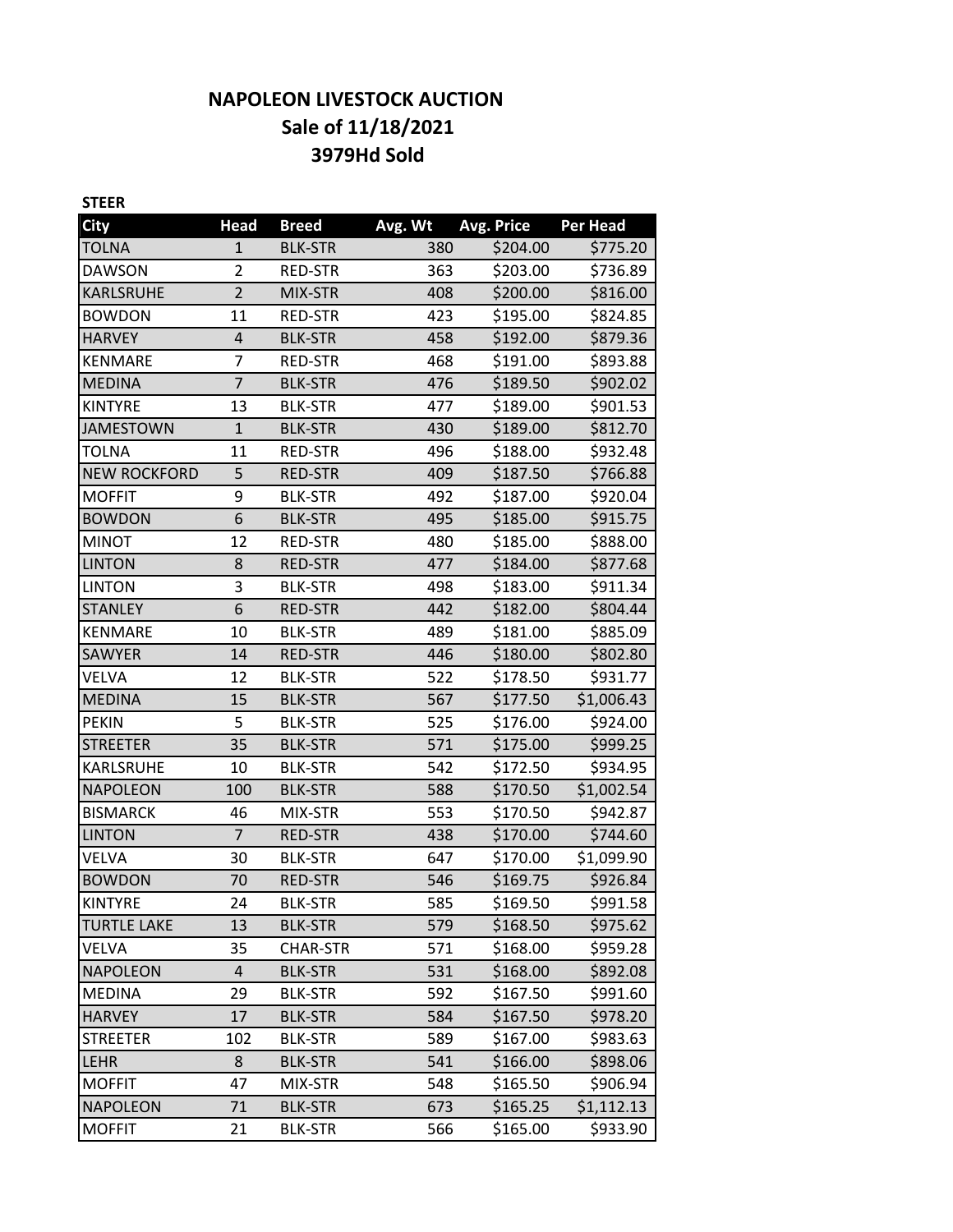| <b>LINTON</b>      | 42 | <b>BLK-STR</b>     | 635 | \$164.50 | \$1,044.58 |
|--------------------|----|--------------------|-----|----------|------------|
| <b>KINTYRE</b>     | 13 | <b>BLK-STR</b>     | 671 | \$164.00 | \$1,100.44 |
| <b>PEKIN</b>       | 14 | <b>BLK-STR</b>     | 587 | \$164.00 | \$962.68   |
| <b>FREDONIA</b>    | 20 | RED-STR            | 565 | \$163.50 | \$923.78   |
| <b>LINTON</b>      | 24 | <b>BLK/BWF-STF</b> | 737 | \$163.25 | \$1,203.15 |
| <b>MEDINA</b>      | 70 | <b>BLK-STR</b>     | 809 | \$162.75 | \$1,316.65 |
| <b>MOFFIT</b>      | 42 | MIX-STR            | 659 | \$162.50 | \$1,070.88 |
| <b>MEDINA</b>      | 9  | <b>BLK-STR</b>     | 641 | \$162.00 | \$1,038.42 |
| <b>STREETER</b>    | 50 | <b>BLK-STR</b>     | 667 | \$162.00 | \$1,080.54 |
| <b>STREETER</b>    | 65 | <b>BLK-STR</b>     | 656 | \$161.00 | \$1,056.16 |
| <b>GOODRICH</b>    | 13 | <b>BLK-STR</b>     | 716 | \$160.75 | \$1,150.97 |
| KARLSRUHE          | 24 | <b>BLK-STR</b>     | 629 | \$160.00 | \$1,006.40 |
| <b>TURTLE LAKE</b> | 12 | <b>RED-STR</b>     | 567 | \$160.00 | \$907.20   |
| <b>TURTLE LAKE</b> | 25 | <b>BLK-STR</b>     | 688 | \$159.50 | \$1,097.36 |
| <b>VELVA</b>       | 69 | <b>CHAR-STR</b>    | 679 | \$158.00 | \$1,072.82 |
| <b>BISMARCK</b>    | 31 | MIX-STR            | 646 | \$157.50 | \$1,017.45 |
| <b>VOLTAIRE</b>    | 20 | MIX-STR            | 712 | \$157.00 | \$1,117.84 |
| <b>FREDONIA</b>    | 36 | RED-STR            | 681 | \$157.00 | \$1,069.17 |
| <b>HURDSFIELD</b>  | 14 | <b>RED-STR</b>     | 576 | \$157.00 | \$904.32   |
| <b>STREETER</b>    | 12 | <b>BLK-STR</b>     | 742 | \$156.50 | \$1,161.23 |
| <b>TOLNA</b>       | 30 | <b>RED-STR</b>     | 720 | \$156.50 | \$1,126.80 |
| <b>MEDINA</b>      | 18 | <b>BLK-STR</b>     | 691 | \$156.00 | \$1,077.96 |
| <b>GOODRICH</b>    | 19 | <b>RED-STR</b>     | 734 | \$156.00 | \$1,145.04 |
| <b>GOODRICH</b>    | 16 | MIX-STR            | 591 | \$156.00 | \$921.96   |
| <b>SAWYER</b>      | 29 | MIX-STR            | 607 | \$155.50 | \$943.89   |
| LEHR               | 16 | <b>BLK-STR</b>     | 647 | \$155.50 | \$1,006.09 |
| <b>LEHR</b>        | 10 | <b>BLK-STR</b>     | 599 | \$155.50 | \$931.45   |
| <b>KENMARE</b>     | 9  | MIX-STR            | 616 | \$155.00 | \$954.80   |
| <b>HARVEY</b>      | 17 | <b>BLK-STR</b>     | 612 | \$155.00 | \$948.60   |
| <b>BISMARCK</b>    | 5  | <b>BLK-STR</b>     | 765 | \$155.00 | \$1,185.75 |
| <b>KINTYRE</b>     | 51 | <b>RED-STR</b>     | 595 | \$155.00 | \$922.25   |
| <b>PEKIN</b>       | 15 | <b>BLK-STR</b>     | 641 | \$155.00 | \$993.55   |
| <b>BOWDON</b>      | 26 | MIX-STR            | 638 | \$154.00 | \$982.52   |
| <b>SAWYER</b>      | 41 | MIX-STR            | 733 | \$154.00 | \$1,128.82 |
| <b>VOLTAIRE</b>    | 12 | MIX-STR            | 604 | \$154.00 | \$930.16   |
| <b>STANLEY</b>     | 8  | <b>CHAR-STR</b>    | 618 | \$154.00 | \$951.72   |
| <b>NAPOLEON</b>    | 15 | <b>BLK-STR</b>     | 611 | \$154.00 | \$940.94   |
| <b>TOLNA</b>       | 36 | RED-STR            | 628 | \$152.50 | \$957.70   |
| <b>DEERING</b>     | 18 | <b>RED-STR</b>     | 656 | \$152.00 | \$997.12   |
| <b>GLENBURN</b>    | 7  | RED-STR            | 616 | \$150.00 | \$924.00   |
| <b>LINTON</b>      | 8  | <b>RED-STR</b>     | 687 | \$150.00 | \$1,030.50 |
| <b>MEDINA</b>      | 10 | <b>BLK-STR</b>     | 664 | \$150.00 | \$996.00   |
| <b>DEERING</b>     | 10 | <b>RED-STR</b>     | 766 | \$149.50 | \$1,145.17 |
| <b>MINOT</b>       | 31 | RED-STR            | 617 | \$149.00 | \$919.33   |
| <b>NAPOLEON</b>    | 9  | <b>RED-STR</b>     | 633 | \$148.00 | \$936.84   |
| <b>LINTON</b>      | 18 | RED-STR            | 647 | \$145.00 | \$938.15   |
| <b>NAPOLEON</b>    | 10 | <b>BLK-STR</b>     | 719 | \$145.00 | \$1,042.55 |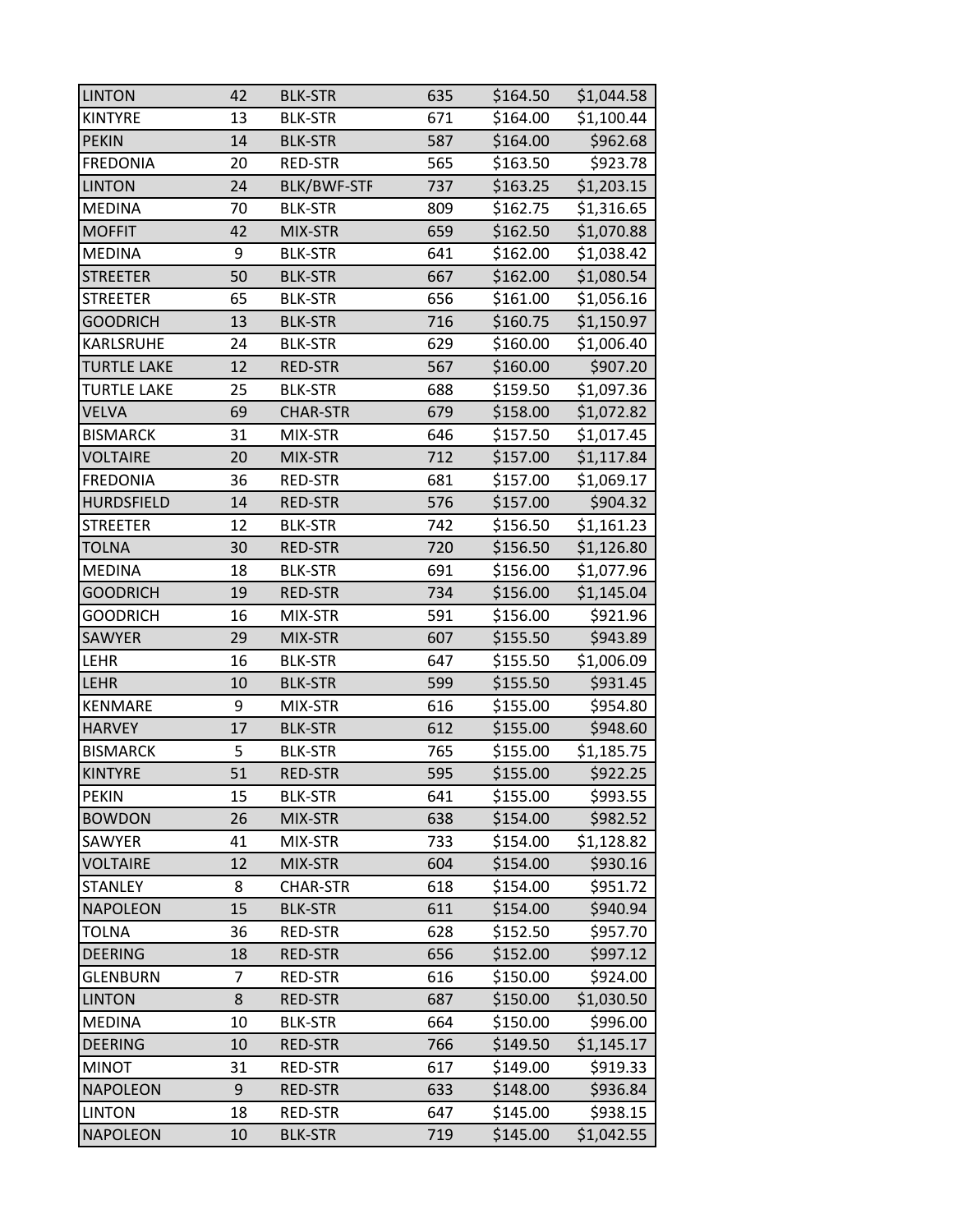| <b>LEHR</b>       | 17 | RED-STR | 594   | \$145.00 | \$861.30   |
|-------------------|----|---------|-------|----------|------------|
| <b>HURDSFIELD</b> | 17 | RED-STR | 687   | \$144.50 | \$992.72   |
| <b>IKINTYRE</b>   |    | RED-STR | 699   | \$143.00 | \$999.57   |
| <b>LINTON</b>     |    | RED-STR | 1.052 | \$138.50 | \$1,457.02 |

# **HEIFER**

| <b>City</b>       | <b>Head</b>    | <b>Breed</b>    | Avg. Wt | Avg. Price | Per Head   |
|-------------------|----------------|-----------------|---------|------------|------------|
| <b>STANLEY</b>    | $\overline{2}$ | <b>RED-HFR</b>  | 295     | \$165.00   | \$486.75   |
| <b>MEDINA</b>     | 7              | <b>BLK-HFR</b>  | 442     | \$164.50   | \$727.09   |
| <b>KENMARE</b>    | 3              | <b>BLK-HFR</b>  | 328     | \$162.50   | \$533.00   |
| SAWYER            | 17             | MIX-HFR         | 372     | \$162.00   | \$602.64   |
| <b>VELVA</b>      | 10             | MIX-HFR         | 464     | \$161.00   | \$747.04   |
| <b>KINTYRE</b>    | 10             | <b>BLK-HFR</b>  | 404     | \$160.50   | \$648.42   |
| <b>PEKIN</b>      | 14             | <b>BLK-HFR</b>  | 554     | \$160.00   | \$886.40   |
| <b>KENMARE</b>    | 8              | MIX-HFR         | 433     | \$159.50   | \$690.64   |
| <b>VELVA</b>      | 28             | <b>CHAR-HFR</b> | 548     | \$154.00   | \$843.92   |
| <b>JAMESTOWN</b>  | 10             | <b>BLK-HFR</b>  | 470     | \$154.00   | \$723.80   |
| <b>MOFFIT</b>     | 14             | <b>BLK-HFR</b>  | 503     | \$153.00   | \$769.59   |
| <b>KINTYRE</b>    | 26             | RED-HFR         | 520     | \$152.00   | \$790.40   |
| <b>LINTON</b>     | 6              | <b>BLK-HFR</b>  | 486     | \$151.00   | \$733.86   |
| <b>VELVA</b>      | 69             | <b>CHAR-HFR</b> | 647     | \$146.00   | \$944.62   |
| <b>GLENBURN</b>   | 8              | <b>RED-HFR</b>  | 587     | \$145.50   | \$854.09   |
| <b>STANLEY</b>    | 16             | <b>RWF-HFR</b>  | 436     | \$145.00   | \$632.20   |
| <b>STREETER</b>   | 33             | <b>BLK-HFR</b>  | 617     | \$144.50   | \$891.57   |
| <b>NAPOLEON</b>   | 29             | <b>BLK-HFR</b>  | 613     | \$144.50   | \$885.79   |
| <b>SAWYER</b>     | 10             | <b>BLK-HFR</b>  | 613     | \$144.00   | \$882.72   |
| <b>GOODRICH</b>   | 19             | <b>BLK-HFR</b>  | 582     | \$144.00   | \$838.08   |
| <b>HURDSFIELD</b> | 23             | <b>RED-HFR</b>  | 632     | \$144.00   | \$910.08   |
| <b>BISMARCK</b>   | 19             | <b>BLK-HFR</b>  | 678     | \$144.00   | \$976.32   |
| <b>GACKLE</b>     | $\overline{4}$ | <b>BWF-HFR</b>  | 1,000   | \$143.50   | \$1,435.00 |
| <b>LINTON</b>     | 8              | RED-HFR         | 661     | \$142.50   | \$941.93   |
| <b>DEERING</b>    | 16             | RED-HFR         | 662     | \$142.00   | \$940.04   |
| <b>MEDINA</b>     | 14             | <b>BLK-HFR</b>  | 583     | \$142.00   | \$827.86   |
| <b>DAWSON</b>     | 9              | RED-HFR         | 635     | \$141.50   | \$898.53   |
| <b>GOODRICH</b>   | 6              | MIX-HFR         | 483     | \$140.00   | \$676.20   |
| <b>KINTYRE</b>    | 10             | <b>BLK-HFR</b>  | 1,052   | \$139.00   | \$1,462.28 |
| <b>VOLTAIRE</b>   | 8              | RED-HFR         | 603     | \$138.00   | \$832.14   |
| <b>SAWYER</b>     | 47             | <b>RED-HFR</b>  | 574     | \$137.00   | \$786.38   |

# **COW**

| <b>City</b>      | Head | <b>Breed</b>   | Avg. Wt | Avg. Price | Per Head   |
|------------------|------|----------------|---------|------------|------------|
| <b>ROBINSON</b>  |      | <b>BLK-COW</b> | 1,095   | \$81.00    | \$886.95   |
| <b>HAZELTON</b>  | 1    | <b>BLK-COW</b> | 1,095   | \$77.00    | \$843.15   |
| <b>STANLEY</b>   | 3    | <b>RED-COW</b> | 997     | \$76.00    | \$757.72   |
| <b>PETTIBONE</b> | 3    | <b>BLK-COW</b> | 1,810   | \$75.50    | \$1,366.55 |
| <b>WISHEK</b>    | 1    | <b>BWF-COW</b> | 1.410   | \$74.00    | \$1,043.40 |
| INEW ROCKFORD    |      | <b>RED-COW</b> | 1,610   | \$74.00    | \$1,191.40 |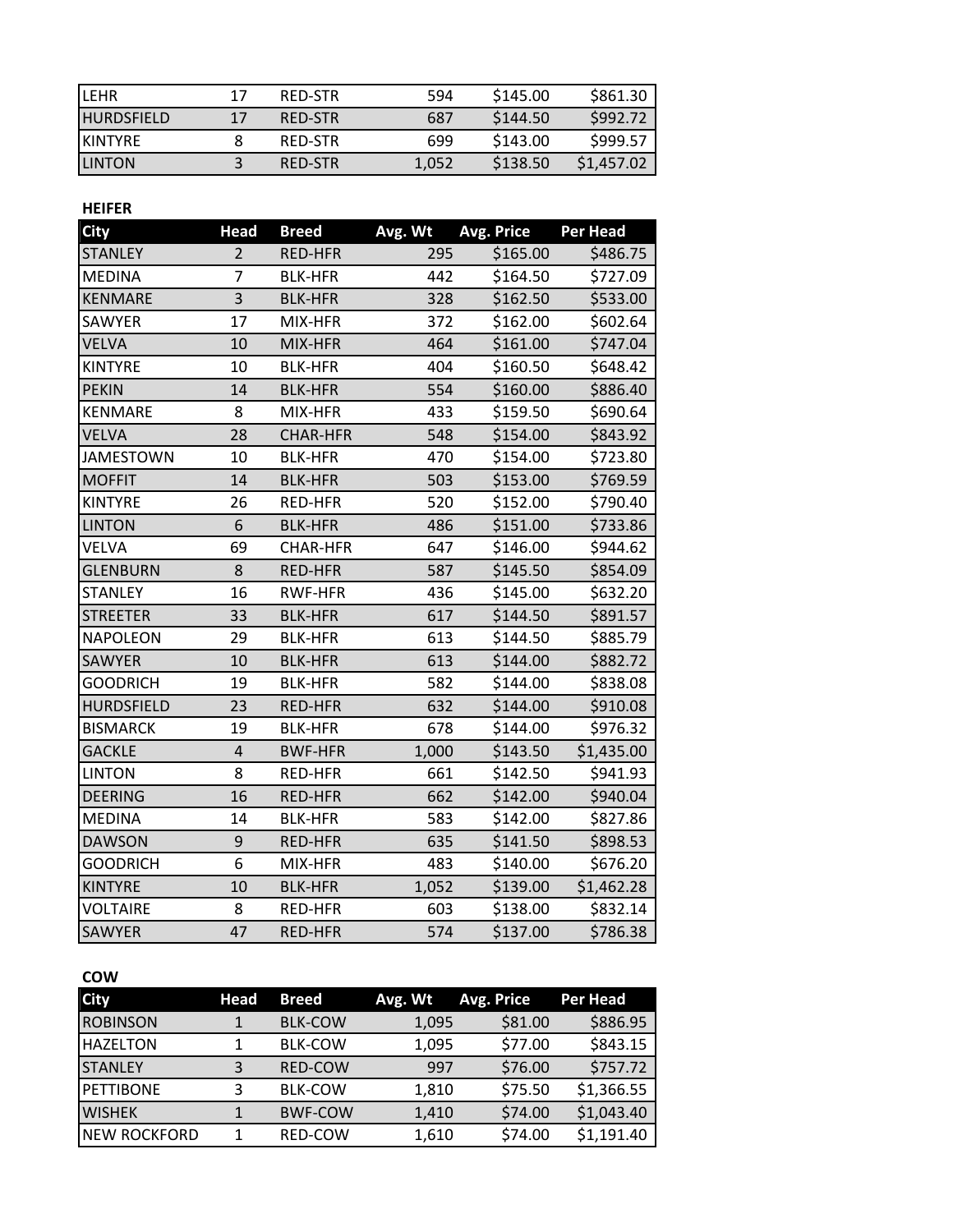| <b>STREETER</b> |              | <b>BLK-COW</b> | 1,010 | \$73.00 | \$737.30   |
|-----------------|--------------|----------------|-------|---------|------------|
| <b>WISHEK</b>   | 1            | <b>RWF-COW</b> | 1,570 | \$73.00 | \$1,146.10 |
| <b>TUTTLE</b>   | 2            | <b>BLK-COW</b> | 1,203 | \$72.00 | \$866.16   |
| <b>STREETER</b> | 1            | <b>BLK-COW</b> | 1,505 | \$71.00 | \$1,068.55 |
| <b>WISHEK</b>   | $\mathbf{1}$ | <b>BLK-COW</b> | 1,230 | \$68.00 | \$836.40   |
| <b>STREETER</b> | 1            | <b>RED-COW</b> | 1,240 | \$66.00 | \$818.40   |
| <b>TUTTLE</b>   | 1            | <b>BLK-COW</b> | 1,230 | \$65.00 | \$799.50   |
| <b>MEDINA</b>   | 1            | <b>BLK-COW</b> | 1,395 | \$64.00 | \$892.80   |
| <b>MEDINA</b>   | 1            | <b>RED-COW</b> | 1,125 | \$64.00 | \$720.00   |
| CARRINGTON      |              | <b>BLK-COW</b> | 1,120 | \$64.00 | \$716.80   |

## **BULL**

| <b>City</b>         | <b>Head</b>    | <b>Breed</b>    | Avg. Wt | Avg. Price | <b>Per Head</b> |
|---------------------|----------------|-----------------|---------|------------|-----------------|
| <b>LINTON</b>       | 1              | <b>RED-BULL</b> | 2,005   | \$89.00    | \$1,784.45      |
| <b>MAKOTI</b>       | $\mathbf{1}$   | <b>BLK-BULL</b> | 1,775   | \$87.00    | \$1,544.25      |
| <b>LITCHVILLE</b>   | $\mathbf{1}$   | <b>RED-BULL</b> | 975     | \$87.00    | \$848.25        |
| <b>NEW ROCKFORD</b> | $\mathbf{1}$   | <b>RED-BULL</b> | 1,550   | \$87.00    | \$1,348.50      |
| <b>LINTON</b>       | $\mathbf{1}$   | <b>RED-BULL</b> | 2,255   | \$86.50    | \$1,950.58      |
| <b>JUD</b>          | $\mathbf{1}$   | <b>BLK-BULL</b> | 1,900   | \$86.50    | \$1,643.50      |
| <b>NAPOLEON</b>     | $\mathbf{1}$   | <b>RED-BULL</b> | 1,705   | \$86.50    | \$1,474.83      |
| <b>LINTON</b>       | 1              | <b>RED-BULL</b> | 1,685   | \$86.00    | \$1,449.10      |
| <b>NEW ROCKFORD</b> | $\mathbf{1}$   | <b>RED-BULL</b> | 1,705   | \$86.00    | \$1,466.30      |
| <b>CARRINGTON</b>   | 1              | <b>BLK-BULL</b> | 1,825   | \$86.00    | \$1,569.50      |
| <b>LINTON</b>       | $\mathbf{1}$   | <b>RED-BULL</b> | 2,090   | \$85.50    | \$1,786.95      |
| <b>CARRINGTON</b>   | 1              | <b>BLK-BULL</b> | 1,670   | \$85.50    | \$1,427.85      |
| <b>NAPOLEON</b>     | $\mathbf{1}$   | <b>BLK-BULL</b> | 1,740   | \$85.00    | \$1,479.00      |
| CARRINGTON          | $\mathbf{1}$   | <b>BLK-BULL</b> | 1,635   | \$84.50    | \$1,381.58      |
| <b>BISMARCK</b>     | $\overline{2}$ | <b>BLK-BULL</b> | 1,960   | \$84.00    | \$1,646.40      |
| <b>MAKOTI</b>       | $\mathbf{1}$   | <b>BLK-BULL</b> | 1,640   | \$84.00    | \$1,377.60      |
| <b>LITCHVILLE</b>   | $\mathbf{1}$   | <b>RED-BULL</b> | 1,690   | \$84.00    | \$1,419.60      |
| <b>STREETER</b>     | $\mathbf{1}$   | <b>RED-BULL</b> | 1,825   | \$84.00    | \$1,533.00      |
| <b>PEKIN</b>        | $\mathbf{1}$   | <b>BLK-BULL</b> | 2,035   | \$83.00    | \$1,689.05      |
| <b>STEELE</b>       | $\mathbf{1}$   | <b>BLK-BULL</b> | 2,675   | \$78.50    | \$2,099.88      |



Napoleon Livestock Auction - Napoleon, ND AMS Livestock, Poultry, & Grain Market News North Dakota Dept of Ag Mrkt News

Thu Nov 18, 2021

Email us with accessibility issues with this report.

Livestock Weighted Average Report for 11/18/2021 - Final

| <b>AUCTION</b>         |               |                      |               |
|------------------------|---------------|----------------------|---------------|
|                        | This Week     | <b>Last Reported</b> | Last Year     |
|                        |               | 11/11/2021           |               |
| <b>Total Receipts:</b> | 3,551         | 2,803                | 3,621         |
| <b>Feeder Cattle:</b>  | 3,551(100.0%) | 2,803(100.0%)        | 3,621(100.0%) |

Compared to last week; Feeder steers 450-750lbs 4.00 to 9.00 higher except 500-650lbs steady to 4.00 lower. Feeder heifers 450-650lbs 2.00 to 5.00 higher except 550-600lbs 1.00 to 5.00 higher with instances up to 12.00 higher. Flesh condition light to moderate. Good buyer demand. Supply included: 100% Feeder Cattle (63% Steers, 37% Heifers). Feeder cattle supply over 600 lbs was 48%.

#### **FEEDER CATTLE**

STEERS - Medium and Large 1 (Per Cwt / Actual Wt)